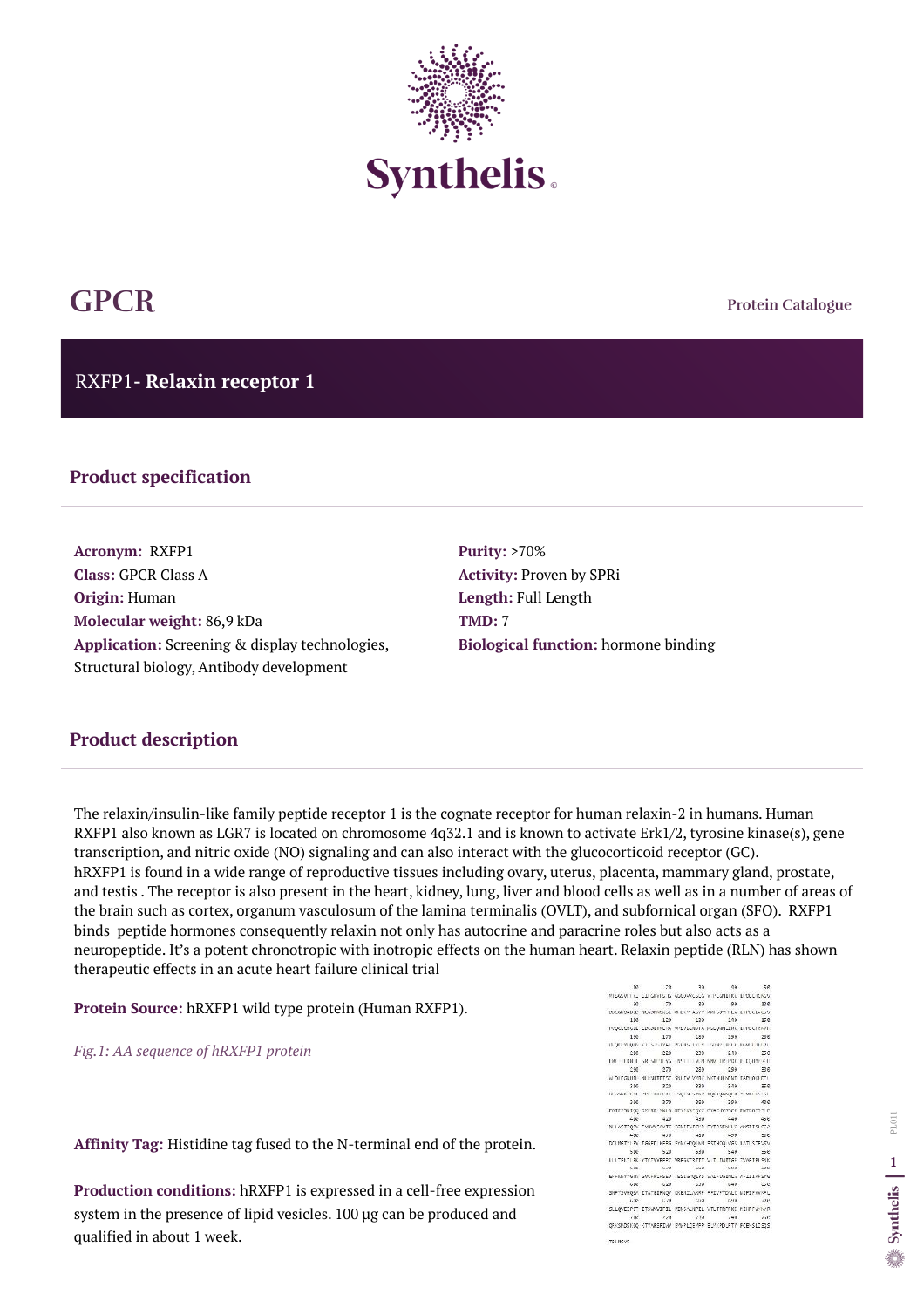#### **I.Introduction**

The aim of this study was to develop a binding assay for hRXFP1 ligands on RXFP1 receptor proteoliposomes using SPRi. Indeed, we have developed a membrane protein biosensor assay that offers the opportunity for high-throughput label-free screening that directly measures membrane protein-ligand interactions.

A specific signal was detected between hRXFP1 receptor and its natural ligand, the relaxin. This signal is depending on the expression condition.

#### **II.Materials**

### **1. Relaxin ligand**

Expression by cell-free and activity binding tests of hRXFP1 receptor were performed using the specifc ligand (the relaxin), soluble in the running buffer.

#### **2. Proteoliposomes**

We have immobilized three different RXFP1 receptors on the biochip:

- RXFP1 receptor expressed without Calcium
- RXFP1 receptor expressed with 0,5 µM of Calcium
- RXFP1 receptor expressed with 1 mM of Calcium
- **3. Assay design**

#### **3.1 SPRi Detection**

Immobilisation by electro-polymerization on gold surface

Avidin was immobilized on a gold-coated glass prism by electrochemical copolymerization of pyrrole-avidin conjugates. Biotinylated proteoliposomes containing hRXFP1 receptor and biotinylated proteoliposomes without this protein (negative control) were deposited on pyrrole-avidin spots. Each proteoliposome condition was spotted in five copies using an Omnigrid robotic arrayer (HORIBA Scientific) (Figure 3).

#### **Assessment of the receptor functionality**

## **Quality analysis**

**Purity:** Typically > 70% as determined by SDS-Page and Coomassie Blue staining.

**Purification procedure:** As standard, hRXFP1 proteoliposomes are purified on a sucrose gradient. Further purification steps can be added if required.

*Fig.2: Proteoliposome hRXFP1 after purification ( Western blot identification).* 



After purification on a sucrose gradient, the protein appears at the right size on polyacrylamide gel.

*Fig.3: Diagram of proteoliposome immobilization and ligand capture method. Avidin pyrroled was immobilized on the gold surface, biotinylated proteoliposomes were deposited on the avidin spots and the ligands were injected on all spots.* 

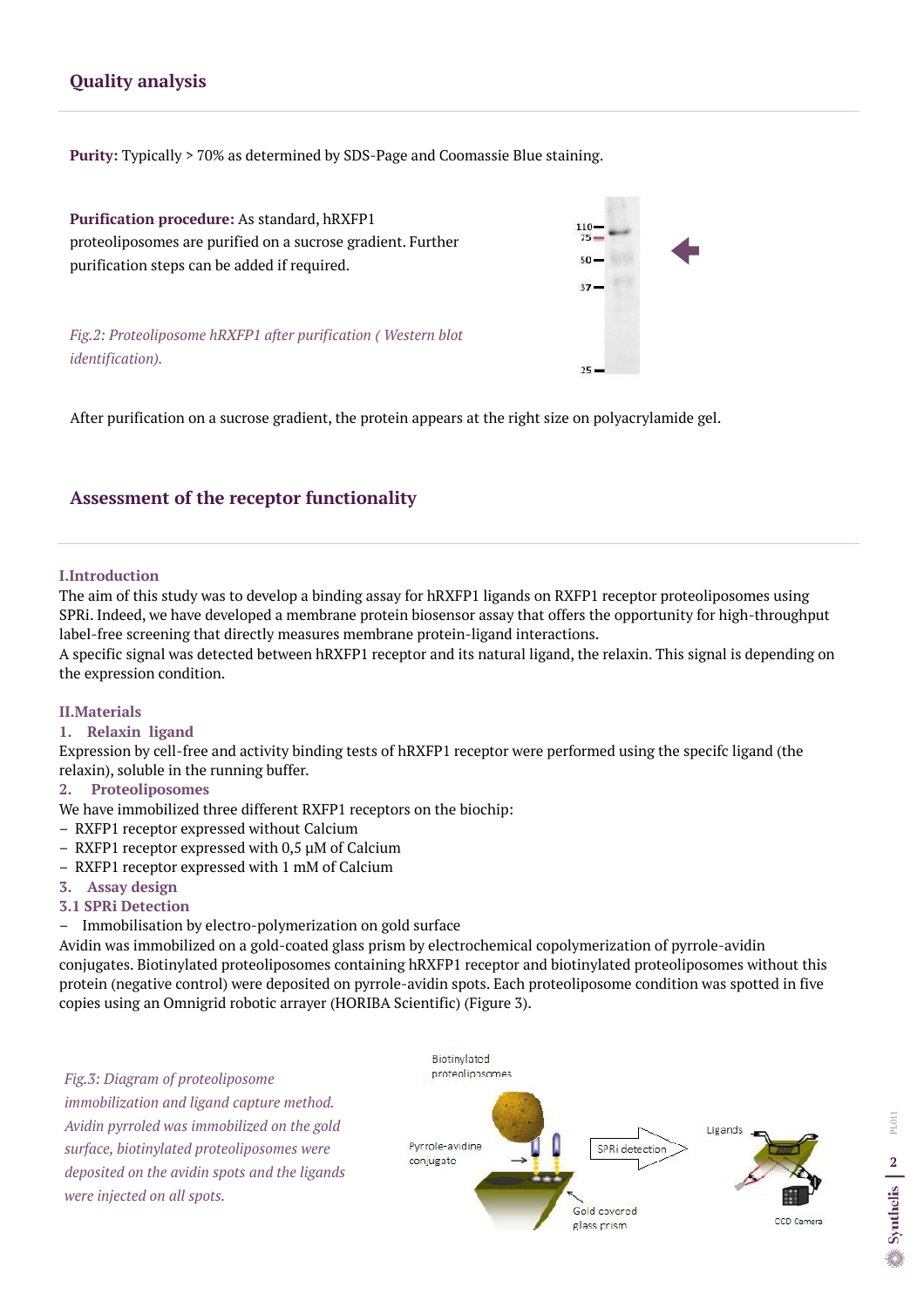#### **III. Results**

**1.Validation of the expression :**  The full length expression of RXFP1 in presence of different concentrations of calcium has been validated (Figure 4). For this, we have used the His- RXFP1 -Strep construct and we have revealed the expression with an antibody against Strep-tag. The Western blot under reducing conditions revealed the presence of a band at ≈ 70kDa corresponds to the full length of RXFP1.



The capture of ligands was performed at 25°C using SPRiPlexII (manual instrument). The hRXFP1receptors were immobilized at 5µg/mL. The relaxin ligand was injected over the immobilized receptor at a flow rate of 50 µL/min. Association was monitored for 4 min and dissociation was monitored for 5 or 10 min.

#### **3.2 Capture of ligands on biochip**

For each experiment, all injections were carried out successively. The dissociation was completed and no regeneration was performed between ligand injections. After the injection of the compounds, the chip was rinsed with the running buffer to remove unbound compounds. All compounds were diluted in the running buffer.

The binding responses of the ligand were normalized to the density of the proteoliposomes on the surface. The data were analyzed using SPRi1000 software.

#### **3.3 Experimental conditions**

The ligand time injection (correlating to flow-rate) and the saturation condition were optimized in order to reduce the non-specific binding to the sensor surface (Table 1).

| <b>Running buffer</b>        | Phosphate, MgCl2, 0.2mg/mL BSA |
|------------------------------|--------------------------------|
| <b>Blocking solution</b>     | 2 % BSA                        |
| <b>Flow rate</b>             | 50 µL/min                      |
| Kinetics angle               | 57.89°                         |
| Sample loop volume           | 200µL                          |
| <b>Contact time</b>          | 4 min                          |
| <b>Relaxin Concentration</b> | 5 µg/mL                        |
| <b>Report time</b>           | Before end of sample injection |
| <b>Regeneration solution</b> | Not needed                     |

*Fig.4: RXFP1 expression in presence of different concentrations of calcium. Detection of RXFP1 receptor full lenght by Western Blot with anti-STREP antibody*